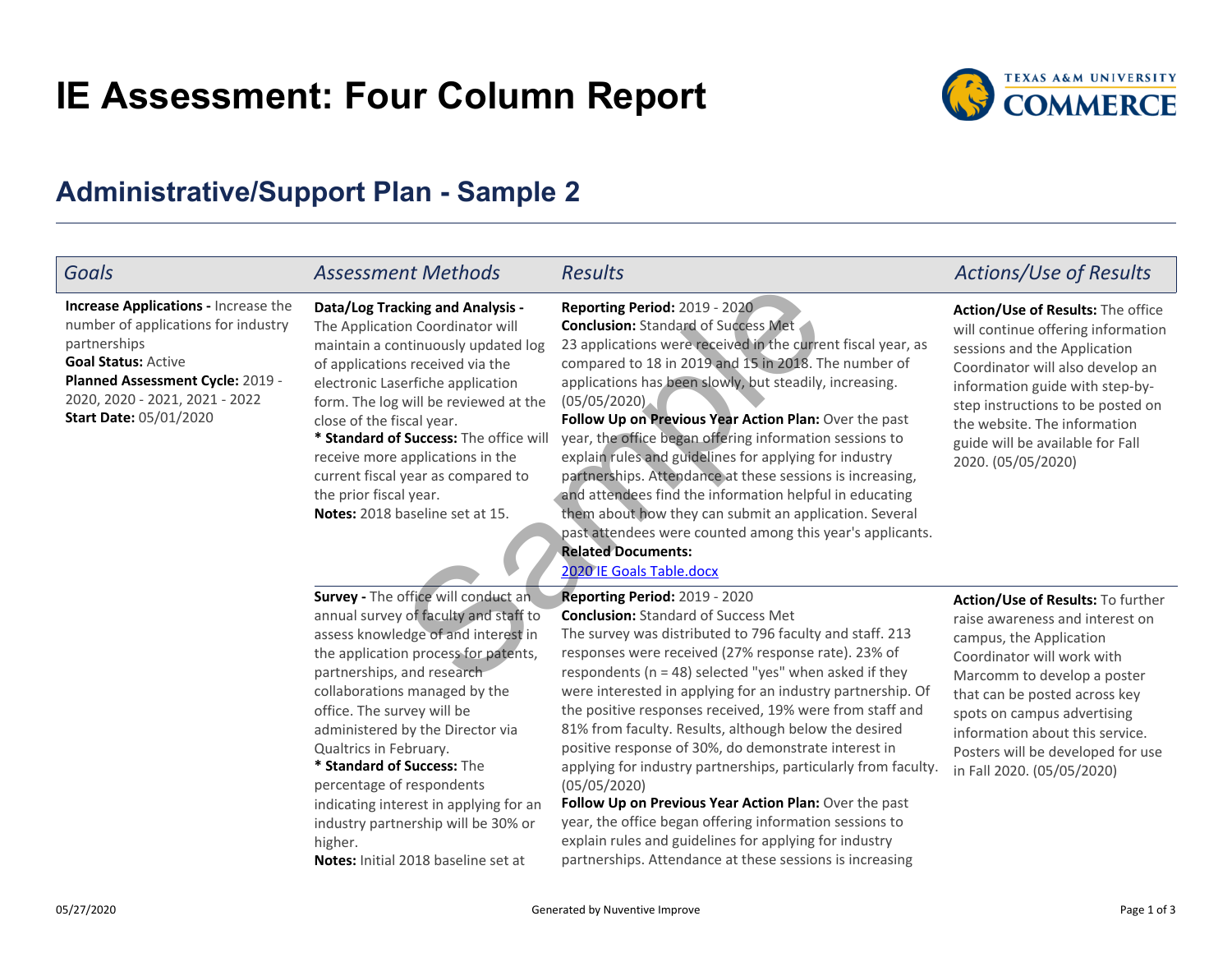| <b>Goals</b>                                                                                                                                                                                                                                                             | <b>Assessment Methods</b>                                                                                                                                                                                                                                                                                                                                                                                                                                                                                                                                                                   | <b>Results</b>                                                                                                                                                                                                                                                                                                                                                                                                                                                                                                                                                                                                                                                                                                                                                                                                                                                                                                                                                                                                                                                                                                                                                                                                                                                                                                                                                                                                                                                                                     | Actions/Use of Results |
|--------------------------------------------------------------------------------------------------------------------------------------------------------------------------------------------------------------------------------------------------------------------------|---------------------------------------------------------------------------------------------------------------------------------------------------------------------------------------------------------------------------------------------------------------------------------------------------------------------------------------------------------------------------------------------------------------------------------------------------------------------------------------------------------------------------------------------------------------------------------------------|----------------------------------------------------------------------------------------------------------------------------------------------------------------------------------------------------------------------------------------------------------------------------------------------------------------------------------------------------------------------------------------------------------------------------------------------------------------------------------------------------------------------------------------------------------------------------------------------------------------------------------------------------------------------------------------------------------------------------------------------------------------------------------------------------------------------------------------------------------------------------------------------------------------------------------------------------------------------------------------------------------------------------------------------------------------------------------------------------------------------------------------------------------------------------------------------------------------------------------------------------------------------------------------------------------------------------------------------------------------------------------------------------------------------------------------------------------------------------------------------------|------------------------|
|                                                                                                                                                                                                                                                                          | 12%.                                                                                                                                                                                                                                                                                                                                                                                                                                                                                                                                                                                        | which may help raise awareness and interest across campus<br>in applying.                                                                                                                                                                                                                                                                                                                                                                                                                                                                                                                                                                                                                                                                                                                                                                                                                                                                                                                                                                                                                                                                                                                                                                                                                                                                                                                                                                                                                          |                        |
| <b>Streamline Patent Process -</b><br>Streamline the internal pre-patent<br>application process to reduce barriers<br>to innovation<br><b>Goal Status: Active</b><br>Planned Assessment Cycle: 2019 -<br>2020, 2020 - 2021, 2021 - 2022<br><b>Start Date: 05/01/2020</b> | Data/Log Tracking and Analysis - A<br>pre-application checklist log will be<br>maintained by the Application<br>Coordinator which details completed<br>steps in the pre-application process.<br>Once completed, patent applications<br>are transferred to the legal office for<br>completion. The log will be updated<br>upon completion of each step per<br>application and reviewed annually at<br>the close of the fiscal year.<br>* Standard of Success: 50% or more<br>of applications will be able to<br>complete the expedited process,<br>rather than the non-expedited<br>process. | <b>Reporting Period: 2019 - 2020</b><br><b>Conclusion: Standard of Success Met</b><br>11 patent applications were processed during the 2020<br>fiscal year. Of those 11, 6 qualified for the expedited pre-<br>application process, or 55%. The expedited pre-application<br>process requires several fewer steps than the full, non-<br>expedited process and therefore is desirable for<br>streamlining and fast-tracking the process. Because patent<br>applications, once transferred to the legal office, can take<br>anywhere from 6 months to a year to complete, time saved<br>in the pre-application process is key to moving things<br>forward. Better education of potential applicants facilitated<br>our ability to initiate a greater percentage of applications<br>likely to qualify for an expedited process. (05/05/2020)<br>Follow Up on Previous Year Action Plan: After failing to<br>meet the standard of success in the prior assessment cycle,<br>the office took steps to better education prospective<br>applicants prior to initiation of the application process.<br>Applicants were better able to self-select when unlikely to<br>qualify to receive a patent or when steps were needed prior<br>to application to resolve outstanding items necessary for a<br>successful application. Thus, more who did apply were<br>more likely to have sufficient information to qualify for the<br>expedited process.<br><b>Related Documents:</b><br>2020 IE Goals Table.docx |                        |
|                                                                                                                                                                                                                                                                          | Data/Log Tracking and Analysis -<br>The Application Coordinator will                                                                                                                                                                                                                                                                                                                                                                                                                                                                                                                        | <b>Reporting Period: 2019 - 2020</b><br><b>Conclusion:</b> Standard of Success Met                                                                                                                                                                                                                                                                                                                                                                                                                                                                                                                                                                                                                                                                                                                                                                                                                                                                                                                                                                                                                                                                                                                                                                                                                                                                                                                                                                                                                 |                        |

### **Data/Log Tracking and Analysis -**

The Application Coordinator willmaintain a log of timeline tocompletion for pre-patent applications, beginning with initialinquiry and ending with transfer of application to the legal office. The log will be continuously updated and reviewed annually at the close of thefiscal year.

**\* Standard of Success:** The averagetime to completion will total 90 days

### **Reporting Period:** 2019 - 2020**Conclusion:** Standard of Success Met

 11 patent applications were processed during the 2020 fiscal year. The average time to completion was 72 days.This is an improvement over last year's average of 91 days.The greater percentage of expedited applications this yearlikely contributed to the decrease in average completion time as the expedited process can significantly shorten thetimeline. (05/05/2020)

**Follow Up on Previous Year Action Plan:** After failing to meet the standard of success in the prior assessment cycle,the office took steps to better education prospective